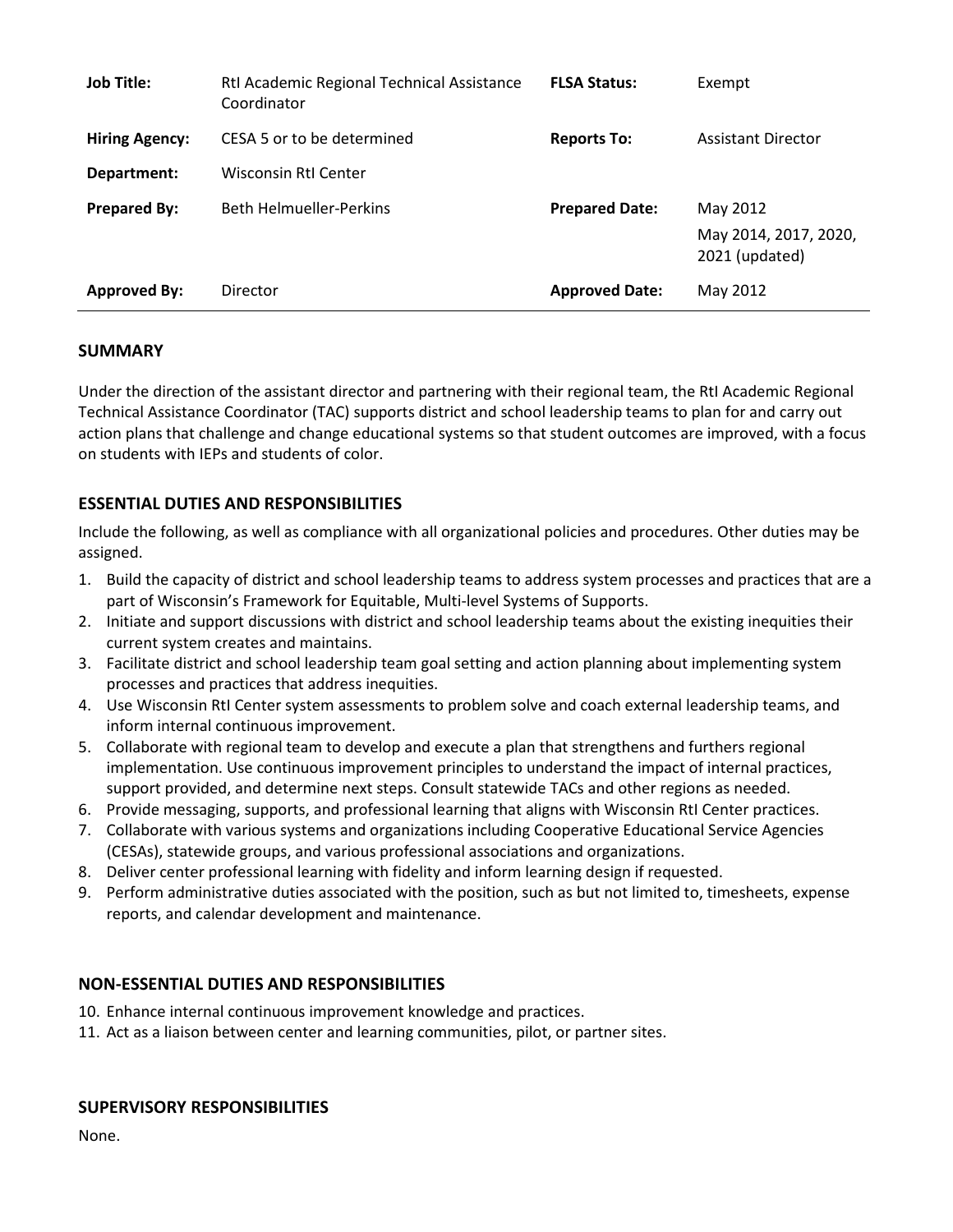# **QUALIFICATIONS**

To perform this job successfully, an individual must be able to perform each essential duty satisfactorily. The requirements listed below are representative of the knowledge, skills, and/or ability required. Reasonable accommodations may be made to enable individuals with disabilities to perform the essential functions. A qualified candidate must possess the following competencies or knowledge.

### Required:

- Knowledge of Wisconsin's Framework for Equitable, Multi-level Systems of Supports
- Understanding of coherent and aligned evidence-based curriculum and instruction in mathematics or reading from district to classroom
- Experience coaching and changing the behavior of teams (versus individual contributors)
- Demonstrated commitment to examine data to self-reflect on own actions and impact to improve continuously
- Evidence of a commitment to expand existing knowledge and skills
- Experience guiding teams to make data-based decisions for continuous improvement
- Experience building the ability of teams to independently develop and prioritize goals, and create and carry out action plans to meet goals
- Experience planning and facilitating formal and informal group discussions at the district level
- Demonstrated actions accepting institutional responsibility to interrupt inequities
- Demonstrated experience in assisting districts and schools in interrupting inequities
- Committed to deepening understanding of personal social identity and how that impacts one's worldview
- Experience guiding the development and implementation of replicable processes or procedures across grade levels or schools
- Previous involvement in district and/or school improvement planning
- Knowledge of school-wide systems of RtI, school reform, and multiple systems perspectives (education, special education, mental health, etc.)
- Demonstrated experience building strong relationships internally and externally
- Outstanding decision-making abilities
- Effective and efficient at prioritizing work plans and activities—a self-starter
- Adaptable and flexible with competing demands and shifting priorities
- Comfortable dealing with ambiguity
- Innovative, displaying original thinking and creativity
- Comfortable using and learning software applications, hardware, and other technology as needed; proficient with Google and Microsoft Office suite of applications

### **Preferred Qualifications**

- Familiar with best practices for positive behavior supports
- Experience designing and delivering professional learning
- Knowledge of white supremacy culture characteristics, critical race theory, systemic racism, systems of oppression, equity mindset, and critical consciousness
- Deep knowledge of systems implementation and the stages of implementation
- Deep understanding and application of continuous improvement practices
- Leadership role in school improvement activities

# **EDUCATION AND/OR EXPERIENCE**

Require a bachelor's degree in education and a minimum of 10 years of related experience. Prefer a master's degree in education, educational administration, professional development, or related field and a minimum five